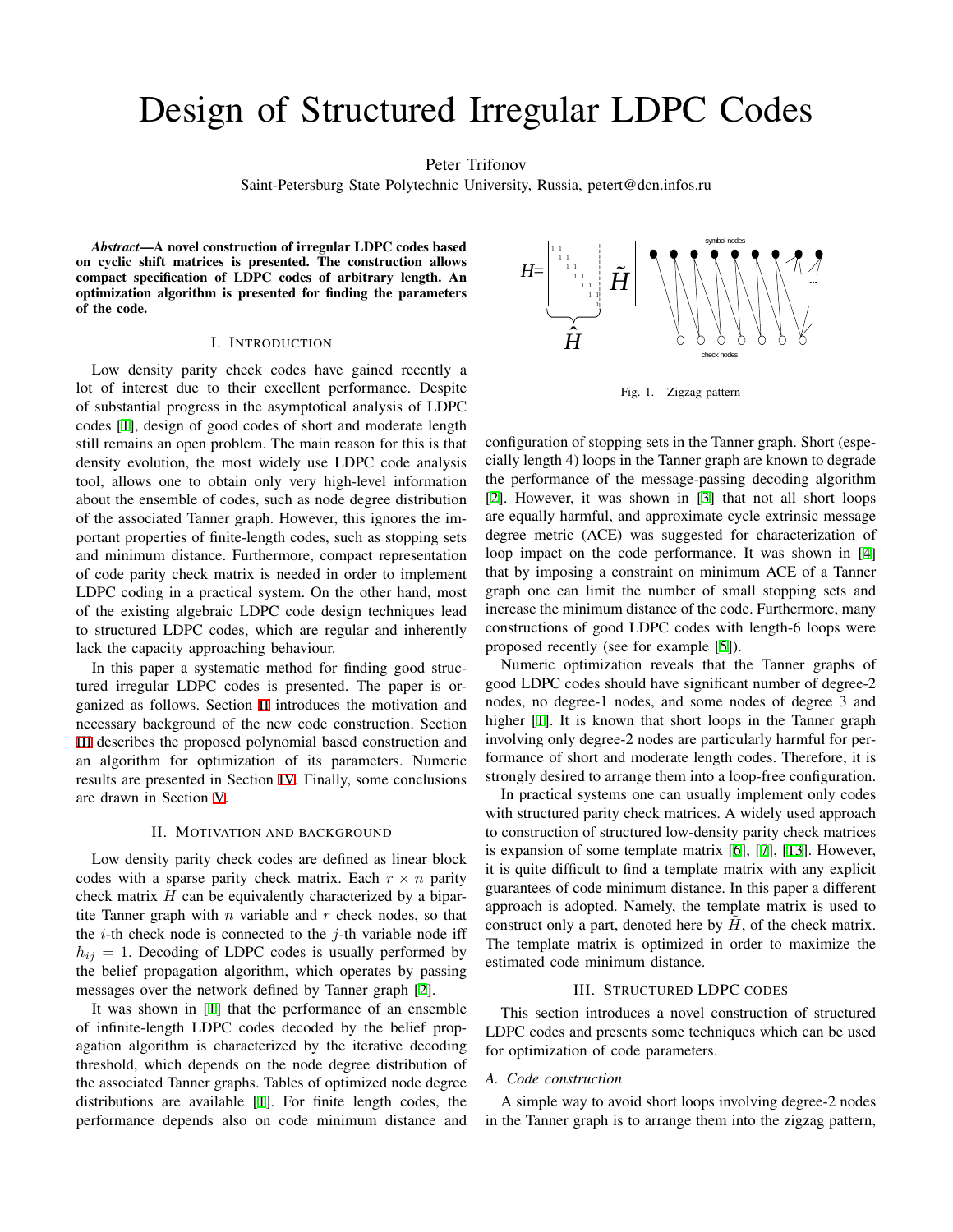which is illustrated in Figure [1.](#page-0-2) It corresponds to bidiagonal submatrix  $\hat{H}$  in the parity check matrix. Observe that the zigzag pattern involves one degree-1 node, which should not affect the performance of a sufficiently long code. It will be assumed here that there are no degree-2 nodes in the Tanner graph except those connected to the zigzag pattern. Hence, the parity check matrix of the proposed family of codes can be represented as  $H = (H|H)$ , where *H* is a submatrix containing at least 3 ones in each column. Such codes can be also considered as a generalization of irregular repeat-accumulate codes [\[8](#page-4-7)]. Similar construction was also considered in [\[9](#page-4-8)].

Since  $\hat{H}$  is a square  $r \times r$  non-singular matrix, any valid codeword  $c = (\hat{c}|\tilde{c})$  of such code must satisfy  $\hat{c}^T = \hat{H}^{-1}\tilde{H}\tilde{c}^T$ , where  $\tilde{c}$  is the vector of information symbols,  $\hat{c}$  is the vector of check symbols. The structure of the zigzag pattern allows one to calculate the weight of vector  $y = \hat{H}^{-1}x$  as

<span id="page-1-0"></span>
$$
S(x) = \sum_{j=0}^{\lceil l/2 \rceil - 1} (x_{l-2j} - x_{l-2j-1}),
$$
 (1)

where  $x_j : 0 \le x_j < x_{j+1} < \ldots \le r-1, j = 1..l$  are positions of non-zero elements in vector *x*, and  $x_0 = -1$ .

Submatrix *H* should be constructed under the constraints of code minimum distance, node degree distribution and stopping set avoidance. We propose to construct this matrix as  $H =$ Π*A*, where Π is a permutation matrix, and *A* is a block matrix consisting of cyclic shift matrices and zero matrices. More specifically, let  $r = ps$  and  $n - r = pt$  be the number of rows and columns in  $H$ , where  $p$ ,  $s$  and  $t$  are some positive integers. Let  $\Lambda(x) = \sum_{i \geq 2} \Lambda_i x^{i-1}$  be the target variable node degree distribution, where  $\Lambda_i$  is the fraction of variable nodes of degree *i* in the Tanner graph to be constructed, and  $\Lambda_2 = \frac{r}{n}$ . Let  $t_i p = \Lambda_i pt$  be the number of variable nodes of degree  $i >$ 2, so that  $\sum_i t_i = t$ . Appropriate rounding may be necessary in order to obtain integer values  $t_i$ . Let  $w_j$ ,  $j = 0..t - 1$  be the sequence of integers such that  $|\{j|w_j = i\}| = t_i$  and  $w_j \leq w_{j+1}$ . Matrix *A* contains submatrices  $\Delta^{p_{ij}}$  in positions

$$
(\phi_{ij}, j), i = 1..w_j, \text{ where } \Delta = \begin{pmatrix} 0 & 0 & 0 & \dots & 0 & 1 \\ 1 & 0 & 0 & \dots & 0 & 0 \\ 0 & 1 & 0 & \dots & 0 & 0 \\ \vdots & & & & & \\ 0 & 0 & 0 & \dots & 1 & 0 \end{pmatrix} \text{ is}
$$

the  $p \times p$  permutation matrix corresponding to one-step cyclic shift, and  $\phi_{i,j} < \phi_{i+1,j}$ . The remaining positions of *A* are filled with zero matrices.

The permutation matrix Π should be designed so that the vectors obtained as  $\Pi A \tilde{c}^T$  for low-weight  $\tilde{c}$  do not transform into low-weight vectors  $\hat{c}^T = \hat{H}^{-1} \Pi A \tilde{c}^T$ . Equation ([1\)](#page-1-0) implies that this can happen if  $\Pi A \tilde{c}^T$  contains closely located 1's. A possible way to construct Π, which enables some simplifications in the optimization algorithm described below, is to use permutation (block interleaver)  $\Pi(i) = (i \mod 2)$  $p$ ) $s + \left| \frac{i}{p} \right|$ ,  $i = 0..sp - 1$ . Then matrix  $\tilde{H}$  consists of columns  $(h_{0,0}, \hat{h}_{0,1}^{\mathbf{1}}, \ldots, h_{0,p-1}, h_{1,0}, \ldots, h_{1,p-1}, \ldots, h_{s-1,p-1}),$ 

where column  $h_{j,k}$  contains 1's in positions  $\phi_{ij}$  + *s*( $p_{ij}$  + *k*) mod *ps, i* = 1*..w<sub>j</sub>*. Pairs ( $\phi_{ij}, p_{ij}$ ) completely specify the parity check matrix of the code. Alternatively, the check matrix can be specified by template matrix *P* containing  $p_{ij}$  in positions  $(\phi_{ij}, j)$  and  $\infty$  in other ones. Then *A* can be defined as a block matrix with elements ∆*<sup>P</sup>ij* , assuming that ∆*<sup>∞</sup>* is a zero matrix.

## *B. Optimization algorithm*

The idea of the optimization algorithm presented below is that the low-weight information words  $\tilde{c}$  after multiplication by  $\hat{H}^{-1}\tilde{H}$  should not be transformed into low-weight  $\hat{c}$  vectors, obtaining thus low-weight codewords.

In principle, one can consider all possible information vectors  $\tilde{c}$ , compute for a given  $(\phi_{ij}, p_{ij})$  set the vector  $x = \tilde{H}\tilde{c}^T$ , find the weight of  $\hat{c}$  using the expression [\(1](#page-1-0)), and deduce the minimum distance *dmin* of the code obtained. Then one can perform maximization of *dmin* over all possible  $(\phi_{ij}, p_{ij})$  values. However, this approach is quite impractical due to large number of input patterns, and huge size of the search space. Therefore one has to limit the search scope to vectors  $\tilde{c}$  of sufficiently small weight, as well as impose some constraints on possible  $(\phi_{ij}, p_{ij})$  values. In this case one may not be able to obtain an exact value of code minimum distance. Nevertheless, this approach allows one to eliminate many low-weight codewords, reducing thus the decoding error probability.

Optimization of code parameters  $(\phi_{ij}, p_{ij})$  can be performed iteratively according to the following randomized search algorithm:

- 1) Let  $j := 0$ .
- <span id="page-1-1"></span>2) Generate  $\phi_{ij}$  and  $p_{ij}$  randomly, so that  $0 \leq \phi_{1j} <$  $\phi_{2j} < \ldots < \phi_{w_jj} < s$  and  $0 \leq p_{ij} < p$ . A number of constraints on these values will be described below, which enable one to exclude some bad configurations.
- 3) Make sure that the Tanner graph corresponding to the matrix  $\tilde{H}_j$ , given by  $(\phi_{ij}, p_{ij})$  values generated up to now, has minimal ACE not less than a given threshold *η*. This can be implemented efficiently using the algorithms presented in [\[3](#page-4-1)], [\[11\]](#page-4-9). Go to step [2](#page-1-1) in case of failure.
- <span id="page-1-2"></span>4) Consider all possible vectors  $\tilde{c} \in GF(2)^{(j+1)p}$ :  $wt(\tilde{c}) \leq w$ . Determine the weights of the associated output vectors using ([1\)](#page-1-0), and find the minimal weight of the obtained codewords  $(\hat{c}|\tilde{c})$ , which is denoted here by *Smin*.
- 5) Repeat steps [2](#page-1-1)[–4](#page-1-2) a given number of times, and select  $(\phi_{ij}, p_{ij})$  values maximizing  $S_{min}$ . Let  $\tilde{d}_j$  be the obtained maximal value of *Smin*.
- 6) Let  $j := j + 1$ . If  $j < t$ , go to step [2](#page-1-1).

Observe that  $\hat{d} = \min_j \hat{d}_j$  gives an upper bound on the minimum distance of the code obtained. Clearly, increasing *w*, the weight of input vectors being analyzed, improves the accuracy of this estimate, but increases also the complexity of the algorithm. Increasing *η* in general improves the performance of the obtained codes, but may also cause the algorithm to fail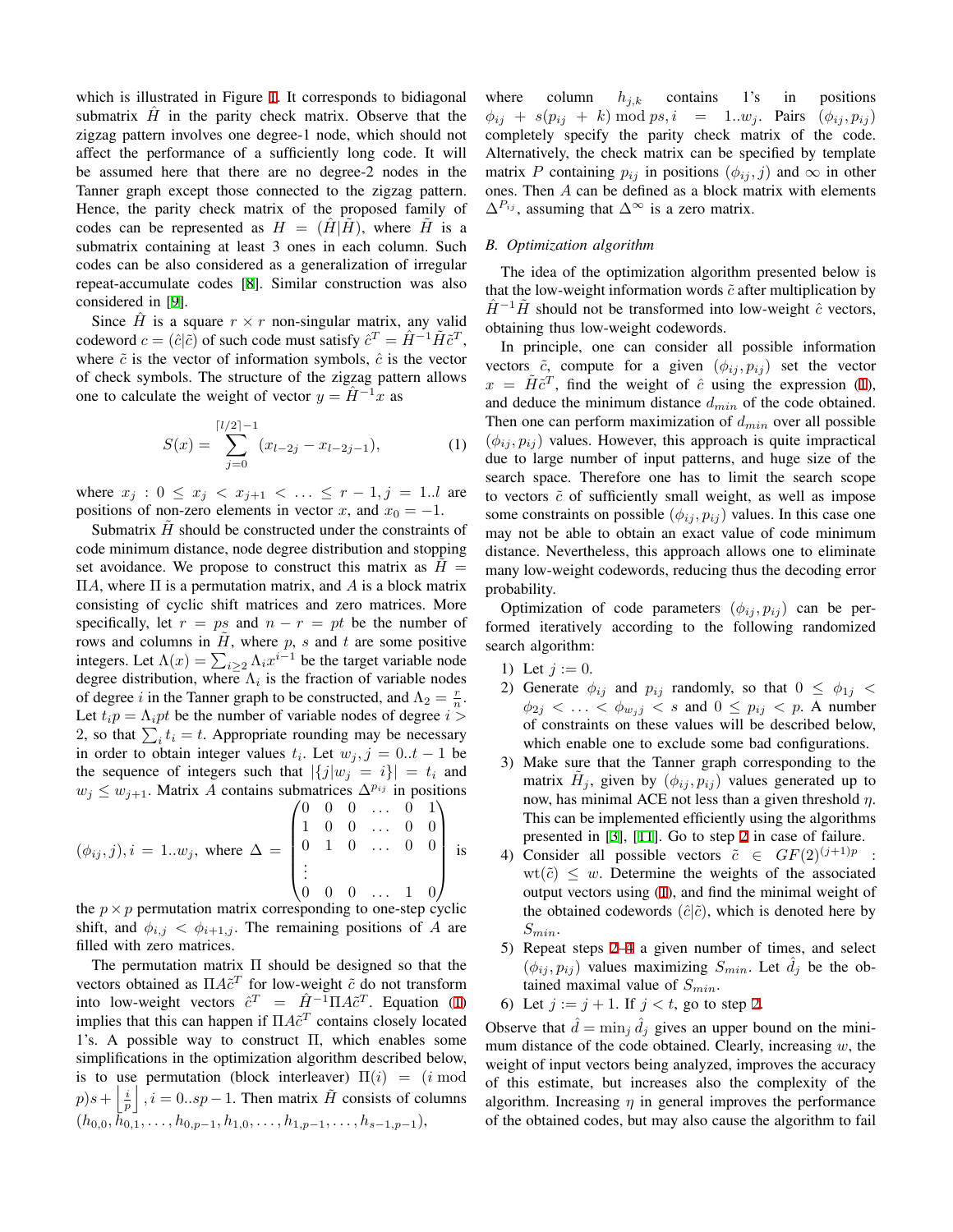|          |    |                                              |  |  |  | $23$ $\infty$ $\infty$ $\infty$ $\infty$ $\infty$ $9$ $\infty$ $\infty$ $\infty$ $\infty$ $6$ $\infty$ $\infty$ $21$ $\infty$ $24$ |  |          |              |          |                |
|----------|----|----------------------------------------------|--|--|--|------------------------------------------------------------------------------------------------------------------------------------|--|----------|--------------|----------|----------------|
| 0        |    |                                              |  |  |  | ∞∞∞∞∞∞∞26∞∞∞∞∞∞∞11∞16∞25                                                                                                           |  |          |              |          |                |
| 27       |    |                                              |  |  |  | $\infty$ $\infty$ $\infty$ $\infty$ $\infty$ $\infty$ $1$ $\infty$ $\infty$ $\infty$ $\infty$ $24$ $\infty$ $26$                   |  |          |              | $\infty$ | -14            |
| $\infty$ | -7 |                                              |  |  |  | $\infty$ $\infty$ $\infty$ $\infty$ $\infty$ $\infty$ $\infty$ $5$ $\infty$ $\infty$ $\infty$ $\infty$ 18                          |  |          | -19          | 31       | 10             |
| $\infty$ |    |                                              |  |  |  | $22 \infty \infty \infty \infty \infty \infty \infty \infty \infty 23 \infty \infty \infty 31$                                     |  |          | 24           | -3       | 8              |
|          |    |                                              |  |  |  | $\infty$ 19 $\infty$ $\infty$ $\infty$ $\infty$ $\infty$ $\infty$ $\infty$ $\infty$ $29$ $\infty$ $\infty$ 13 23                   |  |          |              | 28 19    |                |
|          |    |                                              |  |  |  | $\infty \infty$ 18 $\infty \infty \infty$ 28 $\infty \infty \infty \infty$ $\infty$ 8 $\infty \infty$ 30                           |  |          |              | 18       | - 0            |
|          |    |                                              |  |  |  | $\infty \infty$ 16 $\infty \infty \infty \infty$ 9 $\infty \infty$ 16 $\infty \infty \infty$ $\infty$ 11                           |  |          |              | -20      | <u>ം</u>       |
|          |    |                                              |  |  |  | $\infty \infty$ 23 $\infty \infty \infty \infty \infty$ 31 $\infty \infty$ 8 $\infty \infty \infty$ 17                             |  |          |              | 15.      | -11            |
|          |    |                                              |  |  |  | $\infty$ $\infty$ $\infty$ $22$ $\infty$ $\infty$ $\infty$ $\infty$ $\infty$ $5$ $\infty$ $\infty$ $12$ $\infty$ $\infty$ $25$     |  |          |              | -26      | $\infty$       |
|          |    |                                              |  |  |  | ∞ ∞ ∞ 16 ∞ ∞ ∞ ∞ ∞ ∞ 2 ∞ ∞ 9                                                                                                       |  | $\infty$ | -7           | -7       | 24             |
|          |    |                                              |  |  |  | $\infty$ $\infty$ $\infty$ $5$ $\infty$ $\infty$ $\infty$ $\infty$ $\infty$ $\infty$ $26$ $\infty$ $\infty$ $19$                   |  |          | $\mathbf{2}$ | 26       | $\sim$         |
|          |    |                                              |  |  |  | $\infty$ $\infty$ $\infty$ $\infty$ $18$ $\infty$ $20$ $\infty$ $\infty$ $\infty$ $\infty$ $\infty$ $7$ $\infty$ $\infty$ 5        |  |          |              | 12       | $\overline{4}$ |
|          |    |                                              |  |  |  | ∞∞∞∞∞31∞∞7∞∞1∞∞∞∞                                                                                                                  |  |          | -19          | 16       | -25            |
|          |    |                                              |  |  |  | $\infty \infty \infty \infty$ 0 $\infty \infty \infty$ 8 $\infty \infty$ 15 $\infty \infty \infty$ 12 27                           |  |          |              |          | -17            |
|          |    |                                              |  |  |  | $\infty \infty \infty \infty \infty \infty$ $7 \infty \infty \infty$ $1 \infty \infty$ $0 \infty$ $21 \infty$                      |  |          |              | -3       | 21             |
|          |    | $\infty$ $\infty$ $\infty$ $\infty$ $\infty$ |  |  |  | $1 \infty \infty \infty \infty$ $5 \infty \infty$ $31 \infty \infty$                                                               |  |          |              | -7       | 20             |
|          |    | രെ രെ രെ രെ                                  |  |  |  | $0 \infty \infty \infty \infty \infty$ 6 $\infty$ 25 $\infty \infty$ 31                                                            |  |          |              |          | 18             |
|          |    |                                              |  |  |  |                                                                                                                                    |  |          |              |          |                |

<span id="page-2-3"></span>Fig. 2. Template matrix for rate 1*/*2 code (Code 1)

to identify the appropriate values of  $\phi_{ij}$  and  $p_{ij}$ ). In practice it is sufficient to set  $w \approx 5$  in order to obtain good codes.

It is possible to impose additional constaints on the values  $\phi_{ij}$  and  $p_{ij}$  generated at step [2](#page-1-1) in order to quickly eliminate some bad configurations. In particular, one can eliminate length-4 loops in the subgraph of the Tanner graph corresponding to  $H$  by enforcing the constraint  $[10]$  $[10]$ 

$$
(p_{i_1j_1} - p_{i_2j_1}) + (p_{i_3j_2} - p_{i_4j_2}) \not\equiv 0 \mod p \tag{2}
$$

for all  $i_k, j_k : \phi_{i_1 j_1} = \phi_{i_4 j_2}, \phi_{i_2 j_1} = \phi_{i_3 j_2}$ . Furthermore, let us consider the case of  $\tilde{c}$  : wt $(\tilde{c}) = 1$ . In this case the vector  $\tilde{H}\tilde{c}^T$ contains non-zero elements in positions  $\phi_{ij} + s(p_{ij} + k)$  mod *ps, i* = 1*..w<sub>j</sub>* for some  $j : 0 \le j < t$  and  $k : 0 \le k < p$ . The vectors corresponding to different values of *k* can be obtained as cyclic shifts of each other. This restricts the set of possible weights of  $\hat{c}$  vector. If  $w_i$  is an even integer and  $\forall i$  :  $\phi_{i+1,j}$  +  $sp_{i+1,j}$  >  $\phi_{i,j}$  +  $sp_{i,j}$ , this property implies that the weight of vector  $\hat{c}^T = \hat{H}^{-1} \tilde{H} \tilde{c}^T$  equals either to  $W'_{j}$  =  $\sum_{i=1}^{w_{j}/2} (\phi_{2i,j} + sp_{2i,j} - \phi_{2i-1,j} - sp_{2i-1,j})$  or to  $W_j'' = ps - W_j'$ . One can impose constraints  $W_j' \geq S_1$  and  $W''_j \geq S_1$  for sufficiently large  $S_0$ , excluding thus from the code being constucted all codewords having  $wt(\tilde{c}) = 1$  and  $wt(\hat{c}) < S_1$ . Similar, but slightly more involved constraints can be developed for the case of odd  $w_j$ . These constraints can be used at step [2](#page-1-1) in order to exclude some values  $\phi_{ij}$  and  $p_{ij}$  leading to bad codes. Furthemore, one can represent vector  $\tilde{c}$  as a block vector consisting of subvectors of length *p*. If  $\tilde{c}^{(l)}$ is a vector consisting of  $\tilde{c}$  subvectors cyclically shifted by  $l$ positions, then  $\tilde{H}(\tilde{c}^{(l)})^T$  can be obtained by shifting cyclically  $\tilde{H}\tilde{c}^T$  by *ls* positions. This allows one to obtain the weight of  $\hat{c}$ vector by appropriately changing the summation order in [\(1](#page-1-0)), reducing thus the number of different vectors to be considered at step [4](#page-1-2).

In many cases it appears that the template matrix optimized for one value of *p* provides quite good performance for other values as well. This enables one specify a large family of codes with different length with a single template matrix.

## IV. NUMERIC RESULTS

<span id="page-2-1"></span>Figures [2](#page-2-3) and [3](#page-2-4) present template matrices for rate 1*/*2 codes obtained with the above algorithm for different node degree distributions. Optimization of both codes took 40 minutes on an Athlon-2500 computer. The number *z* of variable nodes

|          |          |                                     |                    |                            |                   |          |             | $22 \infty \infty \infty \infty \infty 19 \infty \infty 59 \infty \infty 24 \infty \infty \infty 49$ |             |             |                        |                   |                |          |
|----------|----------|-------------------------------------|--------------------|----------------------------|-------------------|----------|-------------|------------------------------------------------------------------------------------------------------|-------------|-------------|------------------------|-------------------|----------------|----------|
| 14       |          |                                     | രെ രെ രെ ര         |                            | $\infty$          | $\infty$ | 42          |                                                                                                      |             |             | $\infty$ 51 $\infty$ 7 | $\infty$ $\infty$ | $\infty$       | -60      |
| 44       | $\infty$ | $\infty$                            | $\infty$           |                            | $\infty$ $\infty$ |          | $\infty$ 29 |                                                                                                      | $\infty$ 11 | $\infty$ 51 |                        | $\infty$ $\infty$ | $\infty$       | $\infty$ |
| $\infty$ | -23-     |                                     | ര ര ര              |                            |                   |          |             | $2 \infty \infty \infty$ 0                                                                           |             |             | $\infty \infty$ 34     | െ ന               |                | $\infty$ |
| $\infty$ | 51.      |                                     | ര ര ര ര ര          |                            |                   |          |             | $3 \infty 25 \infty \infty 42$                                                                       |             |             |                        | $\infty$          | $\infty$       | 5        |
| $\infty$ | 54.      |                                     |                    |                            |                   |          |             | $\infty$ $\infty$ $\infty$ $\infty$ $46$ $\infty$ $12$ $\infty$ $\infty$ $23$ $\infty$ $\infty$      |             |             |                        |                   |                |          |
| $\infty$ | $\infty$ | 6                                   |                    |                            |                   |          |             | $\infty \infty$ 29 $\infty \infty \infty$ 40 $\infty \infty$ 40 $\infty$ 43                          |             |             |                        |                   |                | $\sim$   |
| $\infty$ | $\infty$ | 68.                                 |                    | $\infty$ $\infty$ $\infty$ |                   |          |             | $7 \infty \infty 11 \infty 24$                                                                       |             |             |                        | $\infty$          | 14             | $\infty$ |
| $\infty$ |          | $\infty$ 71                         |                    |                            |                   |          |             | $\infty$ $\infty$ $\infty$ $\infty$ 36 $\infty$ $\infty$ 36 $\infty$ 54 $\infty$ $\infty$            |             |             |                        |                   |                | -65      |
| $\infty$ |          | $\infty$ $\infty$                   |                    |                            |                   |          |             | $34 \approx \infty$ 51 $\infty \approx \infty$ 12 $\infty \approx 61$                                |             |             |                        |                   | $\infty$       | -69      |
| $\infty$ |          |                                     |                    |                            |                   |          |             | <u>രാരെ 69 രാരെ രാരെ 34 രാ23 രാരെ</u>                                                                |             |             |                        | 44                | 29             | $\infty$ |
| $\infty$ | $\infty$ | $\infty$                            | $\overline{2}$     |                            |                   |          |             | രെയെയെ 69 യ 54 യയ                                                                                    |             |             |                        | 71                | $\overline{A}$ | $\sim$   |
|          |          | $\infty$ $\infty$ $\infty$ $\infty$ |                    | - 1                        |                   |          |             | $\infty$ 65 $\infty$ $\infty$ $\infty$ 30 $\infty$ $\infty$                                          |             |             |                        | 36                | $\infty$       | $\infty$ |
| $\infty$ |          |                                     |                    |                            |                   |          |             | $\infty$ $\infty$ $\infty$ 18 $\infty$ $\infty$ $\infty$ 23 $\infty$ $\infty$ 46 $\infty$            |             |             |                        | 39                | $\infty$       | $\infty$ |
| $\infty$ | $\infty$ |                                     | $\infty \infty 16$ |                            |                   |          |             | $\infty \infty \infty$ $14 \infty \infty$ $20 \infty$                                                |             |             |                        | 14                | 36             | $\infty$ |
| $\infty$ | $\infty$ | $\infty$                            |                    |                            |                   |          |             | $\infty \infty \infty$ 33 $\infty$ 57 $\infty \infty$ 50 $\infty \infty$                             |             |             |                        |                   | 56.            | $\infty$ |
|          |          |                                     |                    |                            |                   |          |             |                                                                                                      |             |             |                        |                   |                |          |

<span id="page-2-4"></span>Fig. 3. Template matrix for rate 1*/*2 code (Code 2)

connected to the zigzag pattern is assumed to be equal to the number of check nodes.

Figure [4](#page-3-0) presents simulation results illustrating the performance of the codes defined by these matrices. Additionally, it presents the curves corresponding to IEEE 802.16 LDPC codes [[7\]](#page-4-5). It can be seen that these codes have no error floor downto  $FER = 5 \cdot 10^{-5}$ . The proposed family of codes tend to outperform the 802.16 ones, especially at high signal-tonoise ratios. The first family of codes provides up to 0.2 dB gain compared to the IEEE 802.16 codes.

The proposed construction can be used to obtain codes with any rate. Figure [5](#page-3-1) illustrates the performance of the proposed family of codes, as well as those defined in IEEE 802.16 specification, at rate 3*/*4. It can be seen that the proposed family of codes again provides better performance. However, it must be recognized that the pure template-based LDPC codes, similar to those defined in IEEE 802.16, may have other advantages, like simpler encoding algorithm.

#### V. CONCLUSIONS

<span id="page-2-2"></span>In this paper a method for constructing structured irregular LDPC codes was presented. The code construction is based on a block-permutation matrix with additional row permutation. The parameters of this matrix are derived through an optimization algorithm, which attempts to maximize the estimated code minimum distance. Provided that sufficient computational power is available, the proposed algorithm can produce good estimates of the minimum distance of the code obtained, providing valuable feedback to the code designer.

The codes constructed with the proposed method were shown to outperform the pure template-based codes specified in IEEE 802.16 standard. An important advantage of the proposed construction is that there are no artificial restrictions on  $p_{ij}$  values coming from the regular algebraic LDPC constructions (cf. [\[6](#page-4-4)], [[13](#page-4-6)]), which cannot be justified in the case of irregular codes. However, depending on the implementation, the encoder for the proposed family of codes may have slightly higher latency than the one of pure template-based codes.

## **REFERENCES**

<span id="page-2-0"></span>[1] T. Richardson, M. A. Shokrollahi, and R. L. Urbanke, "Design of capacity-approaching irregular low-density parity-check codes," *IEEE Transactions On Information Theory*, vol. 47, no. 2, pp. 619–637, February 2001.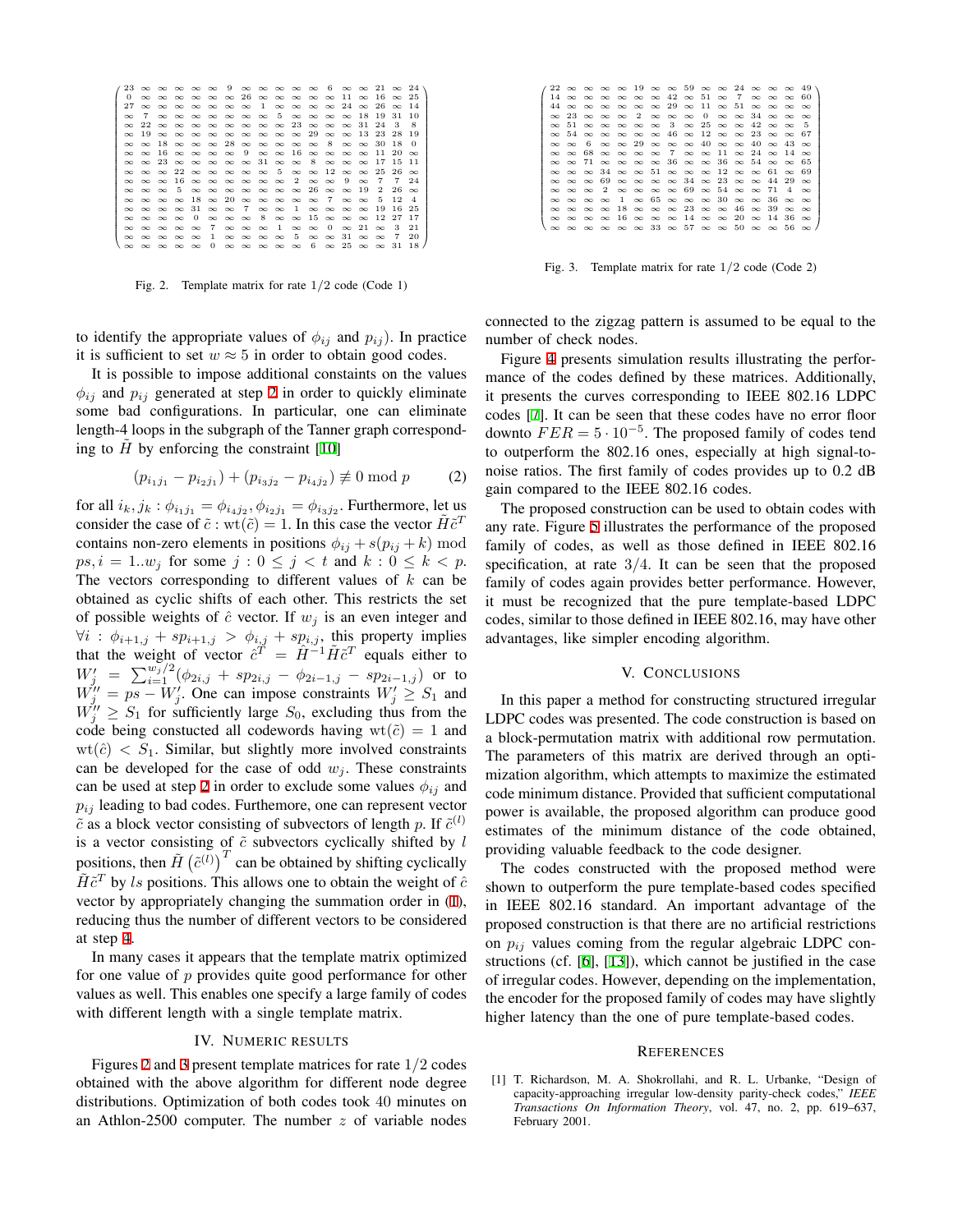

<span id="page-3-0"></span>Fig. 4. Performance of rate 1*/*2 codes in AWGN channel



<span id="page-3-1"></span>Fig. 5. Performance of rate 3*/*4 codes in AWGN channel